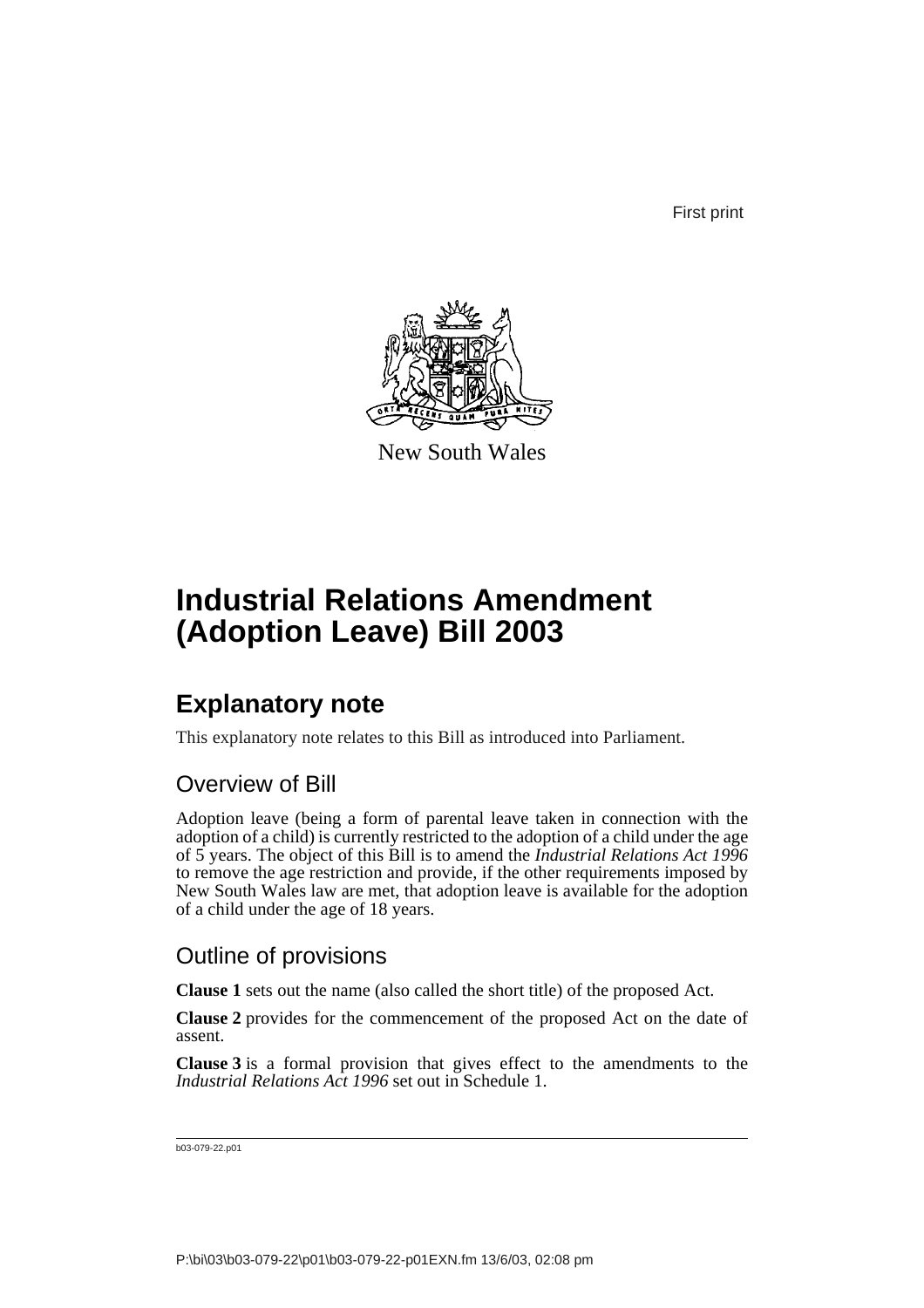Industrial Relations Amendment (Adoption Leave) Bill 2003

Explanatory note

#### **Schedule 1 Amendments**

**Schedule 1 [1]** amends section 55 (4) of the *Industrial Relations Act 1996* to achieve the object of this Bill stated in the Overview.

**Schedule 1 [2] and [3]** insert savings and transitional provisions in the *Industrial Relations Act 1996* consequent on the enactment of the proposed Act. Proposed clause 13B of Schedule 4 provides that the amendment to section 55 (4) does not apply to an adoption of a child if placement of the child occurred before the commencement of the proposed Act.

Explanatory note page 2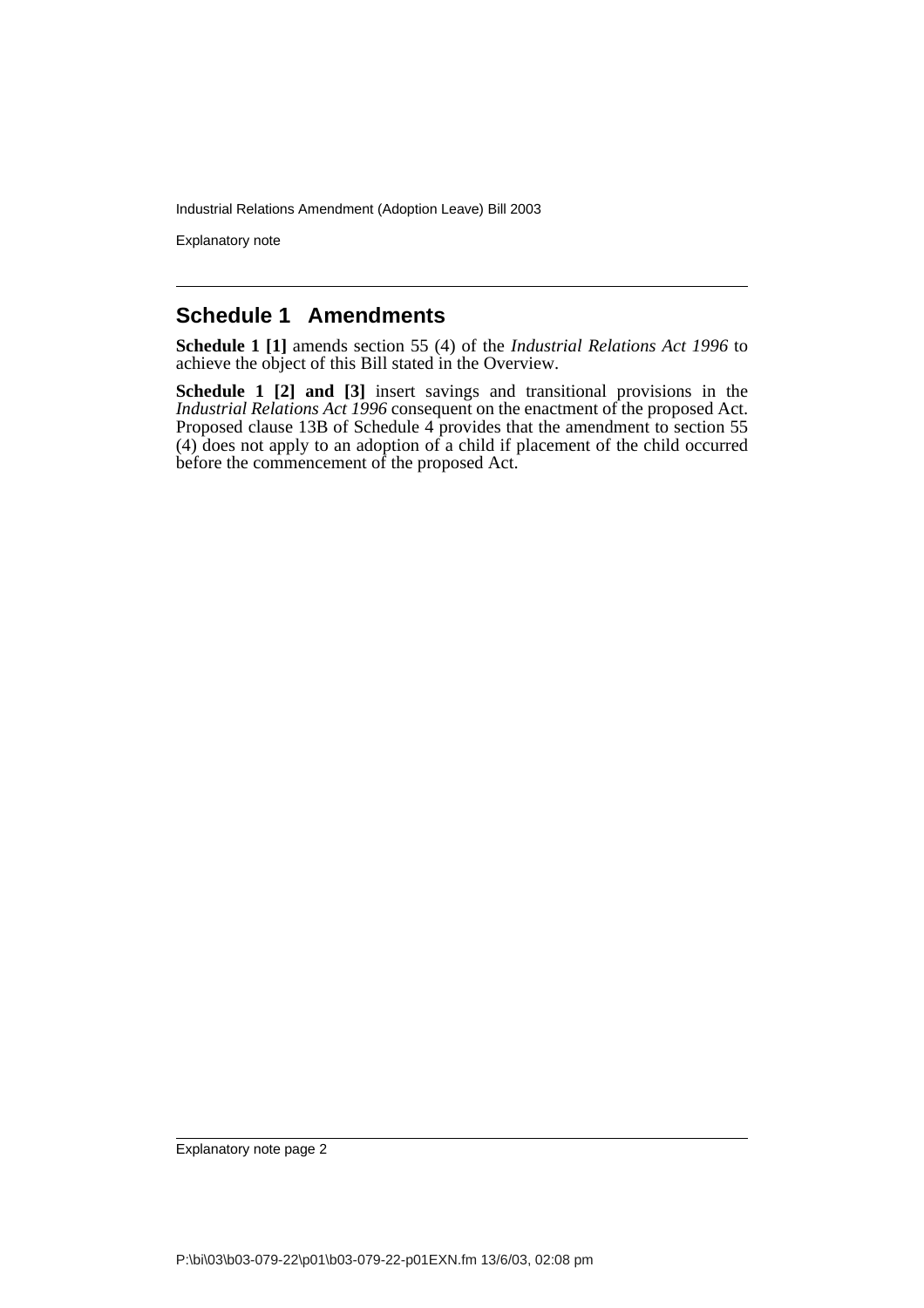First print



New South Wales

# **Industrial Relations Amendment (Adoption Leave) Bill 2003**

### **Contents**

|   |                                                  | Page          |
|---|--------------------------------------------------|---------------|
|   | Name of Act                                      |               |
| 2 | Commencement                                     | $\mathcal{P}$ |
| 3 | Amendment of Industrial Relations Act 1996 No 17 | 2             |
|   | Schedule 1 Amendments                            |               |

b03-079-22.p01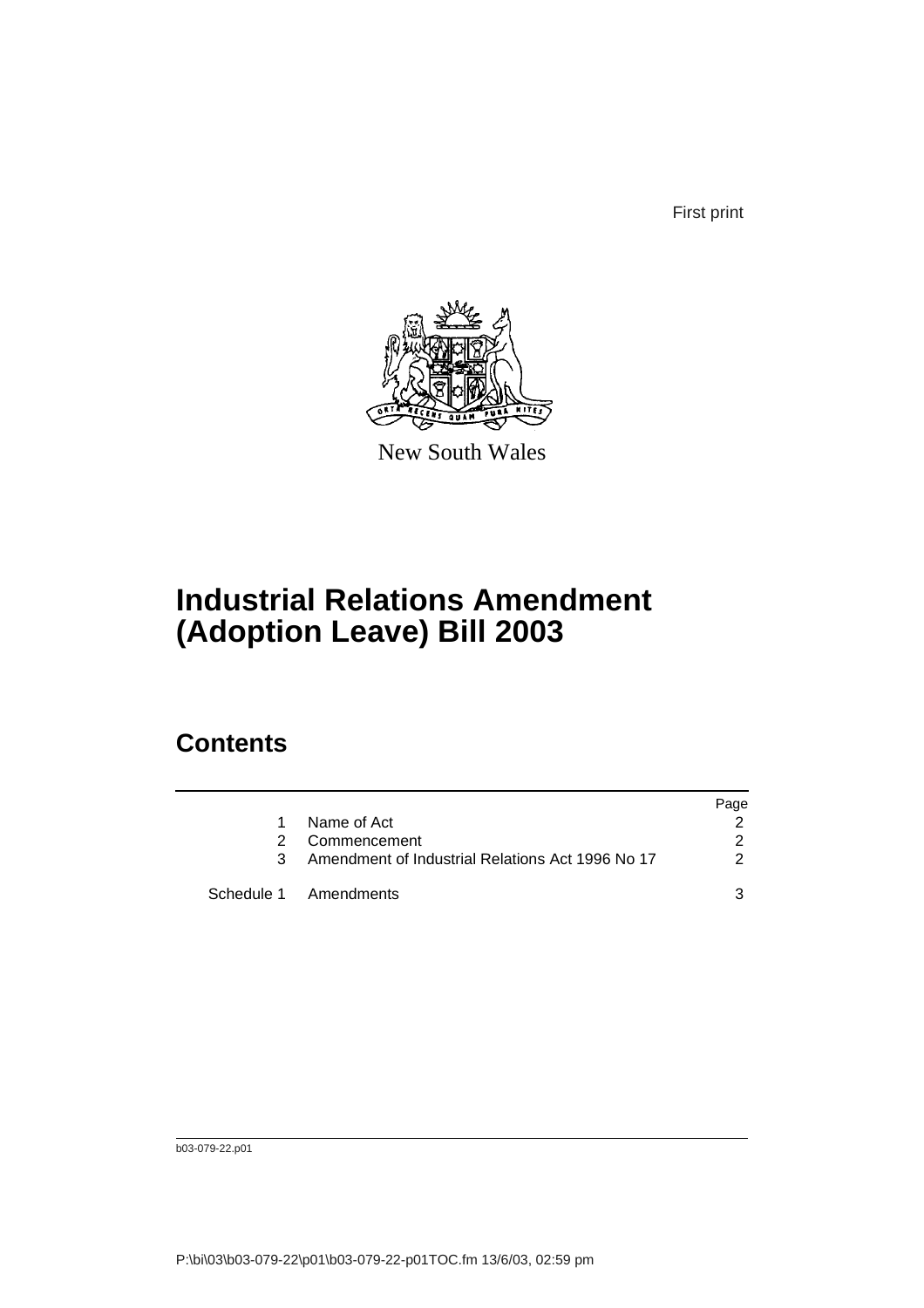

New South Wales

# **Industrial Relations Amendment (Adoption Leave) Bill 2003**

No , 2003

#### **A Bill for**

An Act to amend the *Industrial Relations Act 1996* with respect to adoption leave.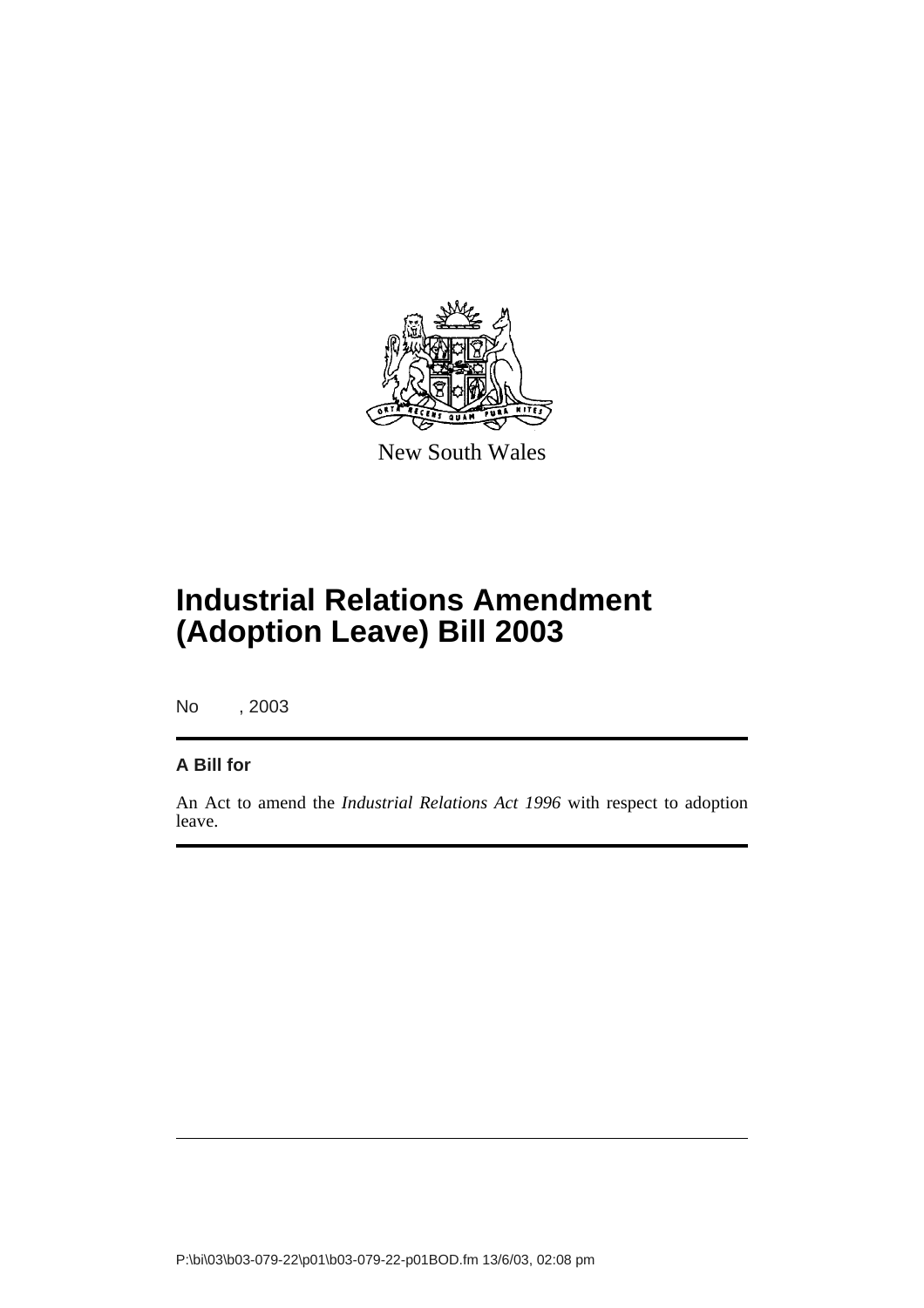<span id="page-4-2"></span><span id="page-4-1"></span><span id="page-4-0"></span>

|   | The Legislature of New South Wales enacts:                                             | 1              |
|---|----------------------------------------------------------------------------------------|----------------|
|   | Name of Act                                                                            | 2              |
|   | This Act is the <i>Industrial Relations Amendment (Adoption Leave)</i><br>Act $2003$ . | 3<br>4         |
| 2 | <b>Commencement</b>                                                                    | 5              |
|   | This Act commences on the date of assent.                                              | 6              |
| 3 | Amendment of Industrial Relations Act 1996 No 17                                       | $\overline{7}$ |
|   | The <i>Industrial Relations Act 1996</i> is amended as set out in<br>Schedule 1.       | 8<br>9         |